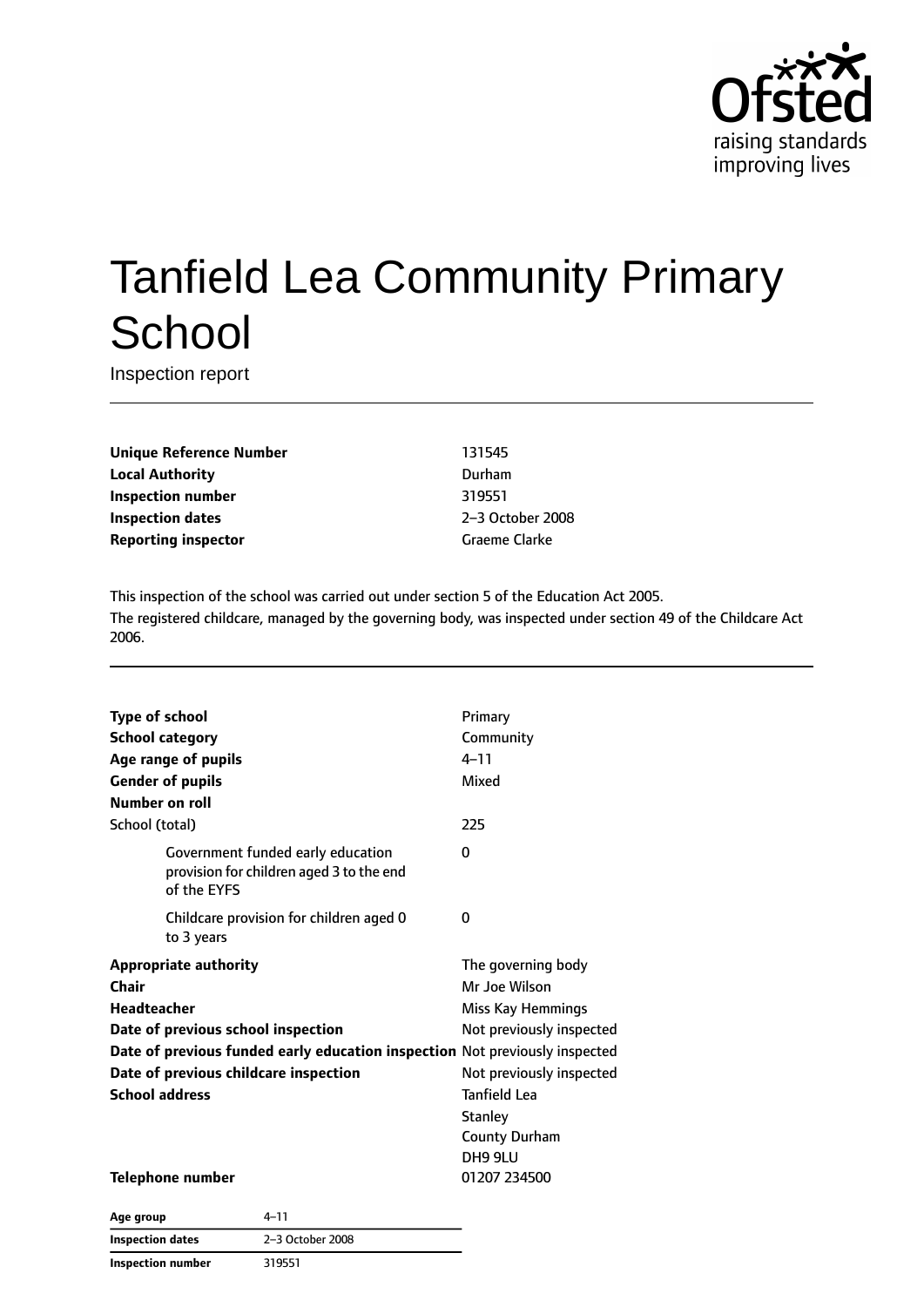**Fax number** 01207 238714

| Age group         | $4 - 11$         |
|-------------------|------------------|
| Inspection dates  | 2-3 October 2008 |
| Inspection number | 319551           |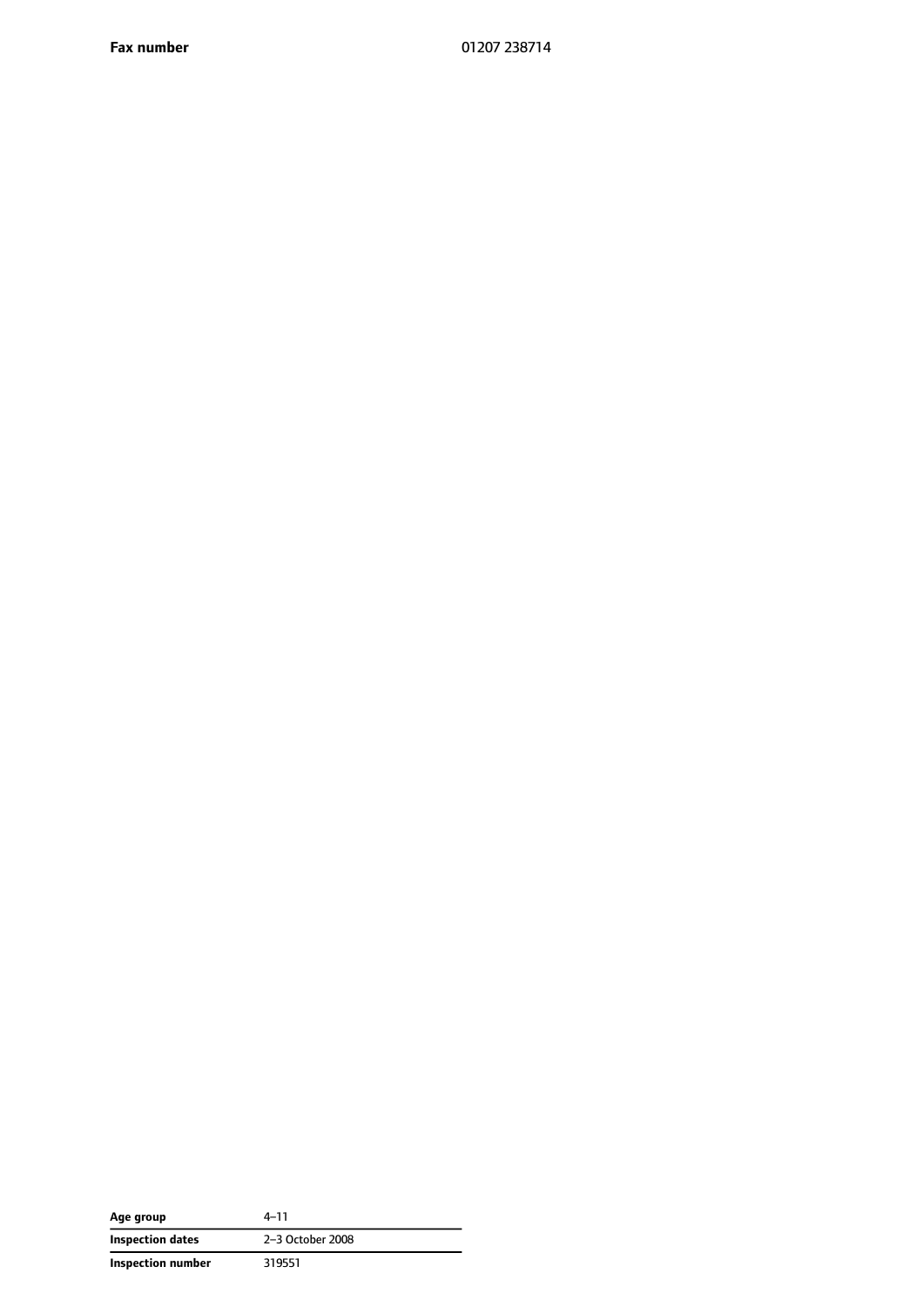.

<sup>©</sup> Crown copyright 2008

Website: www.ofsted.gov.uk

This document may be reproduced in whole or in part for non-commercial educational purposes, provided that the information quoted is reproduced without adaptation and the source and date of publication are stated.

Further copies of this report are obtainable from the school. Under the Education Act 2005, the school must provide a copy of this report free of charge to certain categories of people. A charge not exceeding the full cost of reproduction may be made for any other copies supplied.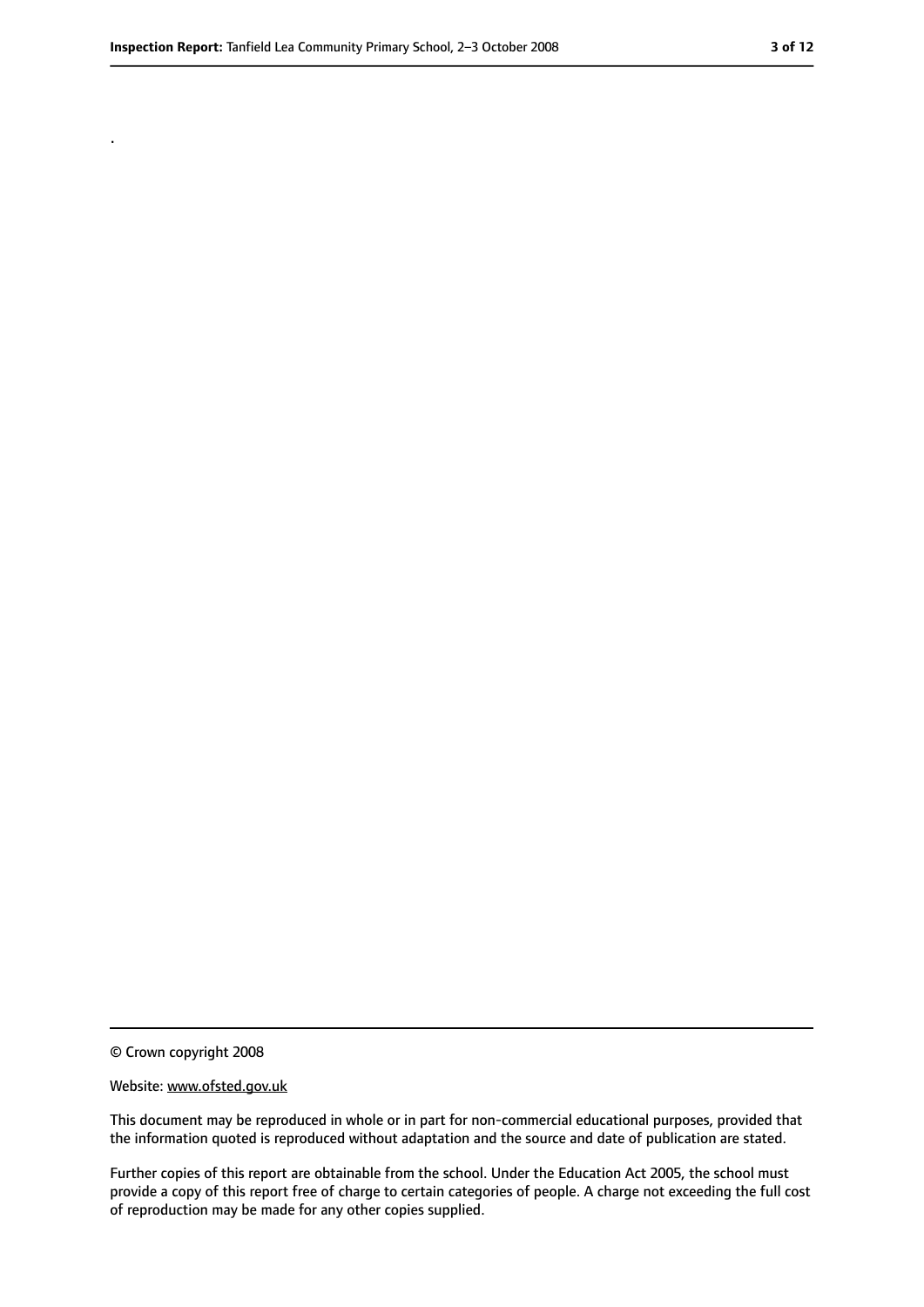# **Introduction**

The inspection was carried out by two Additional Inspectors.

## **Description of the school**

This average size primary school opened in September 2007 following the amalgamation of the neighbouring infant and junior schools. The school serves a village community near Stanley in North West Durham. Parts of the locality are disadvantaged and an above average number of pupils are eligible for free school meals. Almost all pupils are from White British families. Others come from mainly Asian families with a very small number learning to speak English. The proportion of pupils with learning difficulties and/or disabilities, and those with a statement of special educational need, is well above average.

#### **Key for inspection grades**

| Grade 1 | Outstanding  |
|---------|--------------|
| Grade 2 | Good         |
| Grade 3 | Satisfactory |
| Grade 4 | Inadequate   |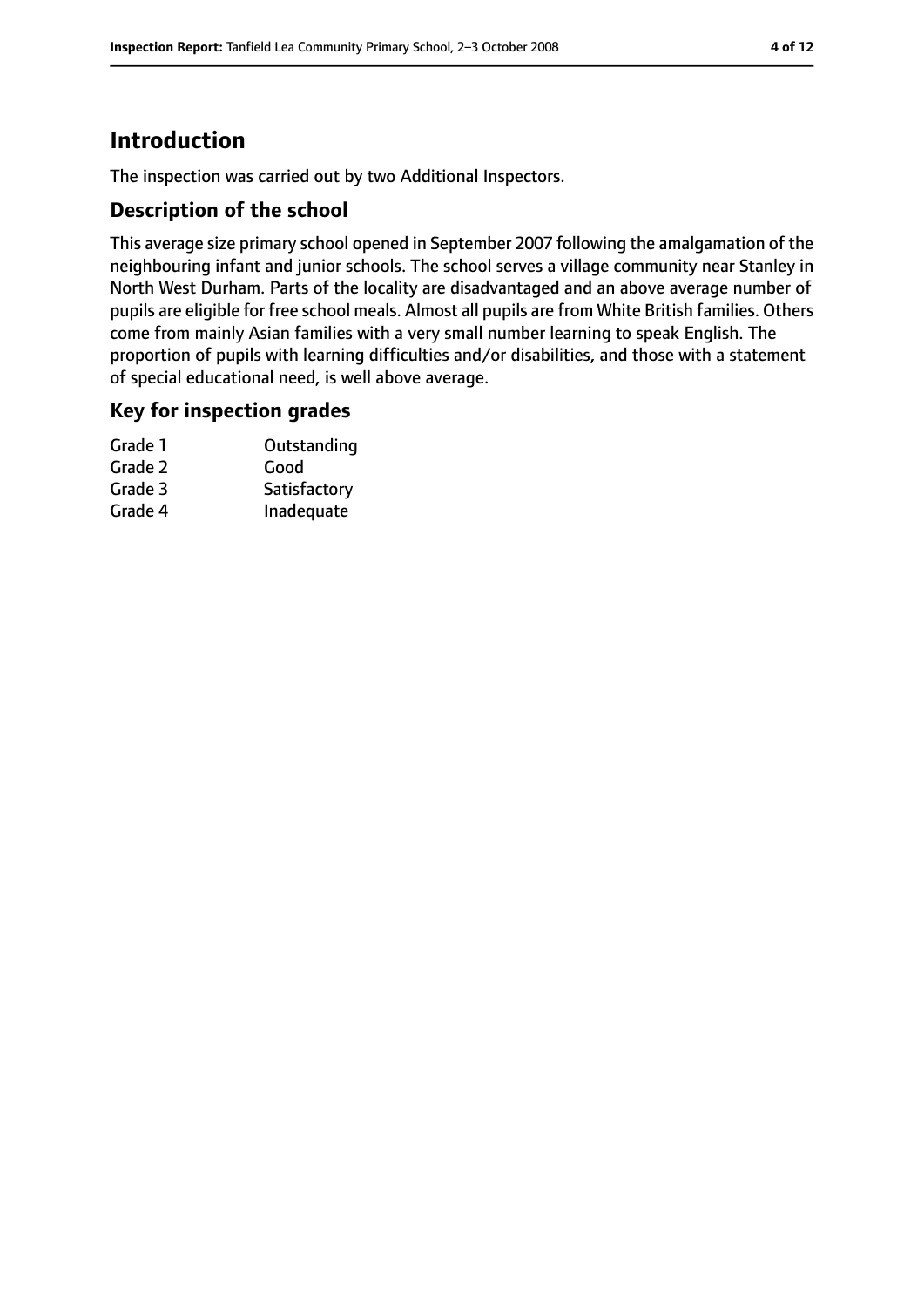## **Overall effectiveness of the school**

#### **Grade: 2**

Tanfield Lea is a good school. Children thrive because the headteacher, ably assisted by her new senior team, provides very clear educational direction for all staff. Together, they successfully promote the school's aim to develop the whole child and foster the ideal that every child does matter. This is a very inclusive school where, when taking every pupil's background and starting point into account, their accomplishments reflect good achievement and personal development. Pupils with learning difficulties and/or disabilities make good progress overall, and exceptional progress in writing. The school forges very effective partnerships, especially with parents, the church, the local community, and schools abroad. Together, they widen pupils' understanding, enhance their well-being and make an outstanding contribution to community cohesion. Well-established links with a nearby nursery and with parents, aided by supportive documentation, help ease the transition to school. Parents have a very high degree of confidence in the school. One sums up their views: 'The teachers and headteacher are very dedicated to helping children achieve their potential. School facilities are very good and there is a wide range of extra-curriculum activities available to the children and parents.'

Reception class children make satisfactory progress. They make greater gains in their personal and mathematical development than in communication and language development. Pupils in Key Stages 1 and 2 make good progress to reach standards that are broadly average. The new school acted promptly to tackle the weaknesses in writing it identified throughout the school and began an initiative to raise standards. Pupils had only been here for two terms before the statutory assessments for Years 2 and 6 and, even though the writing project is not fully in place, it is already paying obvious dividends. In both Years 2 and 6, provisional results for writing in the 2008 statutory assessments exceeded challenging targets. Reading results were on target in Years 2 and 6. Mathematics results were on target in Year 2 but in Year 6 they fell to below target, notably at the higher levels where more able pupils did not do as well as expected.

Pupils behave exceptionally well in lessons and assemblies. They act safely and considerately inside and outdoors. They are confident and polite. Pupils enjoy school, are delighted when they do well and happily share the success of others. The school monitors absence rigorously and celebrates good attendance but, despite determined action, attendance overall remains stubbornly broadly average. Pupils have a good grasp of the need for healthy eating and take part enthusiastically in physical activities. They contribute exceptionally well in many ways to their school and wider community. Well developed social skills and sound basic skills ensure pupils are well prepared for their future.

Leadership, management and governance are good. The school accurately identifies priorities for raising achievement. The leadership team and governing body have successfully initiated key improvements and their determination to improve provision has paid dividends. Good achievement and personal development represents good value for money. Teachers help pupils know how well they are doing, and how to take their next steps in their learning. The school sets and uses challenging targets. The firm resolve of the headteacher, senior leaders and governors to aim higher, coupled with a clear track record of progress since opening, indicates a good capacity for improvement.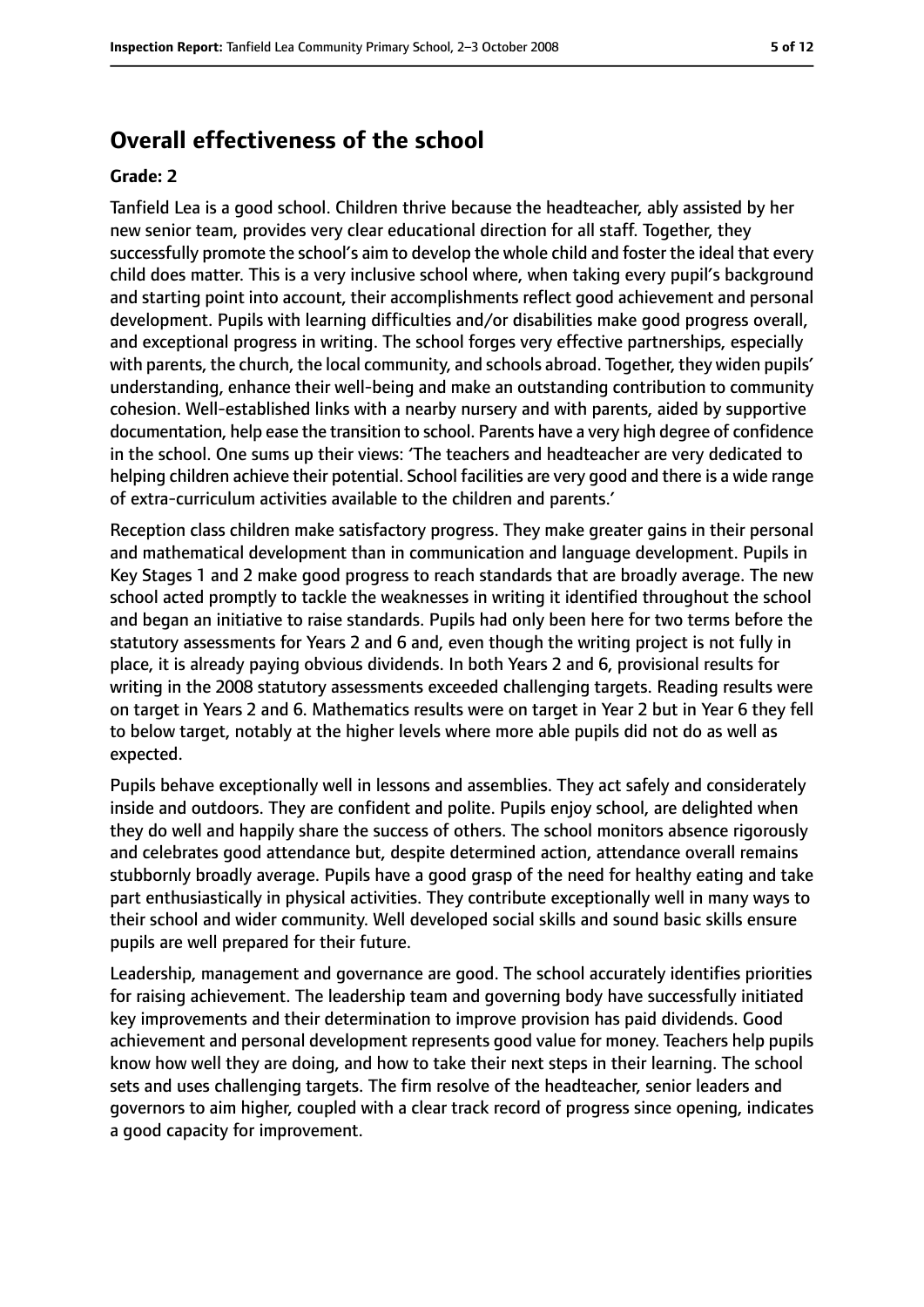## **Effectiveness of the Early Years Foundation Stage**

#### **Grade: 3**

The Reception class in the Early Years Foundation Stage (EYFS) gives children a sound start to their primary school education. Parents are very pleased with the way their children settle. Children's confidence soon grows and they respond positively to the activities arranged for them in an exciting inside and outdoors environment.

Teaching overall is satisfactory. Children are encouraged to participate and their choice of activities is carefully monitored and guided. When children begin Reception, most have skills and knowledge below those typical for this age group, particularly in language and personal development. By the end of Reception last year, an average number reached expected levels in mathematical development but fewer reached expected levels for communication and language development. None exceeded the early learning goals in these areas. Their achievement is satisfactory.

Staff offer a good level of care and ensure appropriate support which reflects that they hold the welfare of children in the highest regard. They emphasise courtesy and consideration, and with well established routines, they enable children to form positive relationships. Occasionally though, adults intervene too frequently in child-initiated activities and this in turn holds back children's development of confidence and independence. Although the majority of children reached the goals expected of them in their personal development last year, few exceeded expectations.

The leadership is developing a systematic approach to promote higher achievement. They arrange and organise facilities for learning well. Although, arrangements for the assessment system do not yet make full use of information about children's progress to foster individual learning. The leadership shows determination to improve but it is too early in the development of the EYFS for their recently implemented approaches to take effect.

## **What the school should do to improve further**

- Extend the use of information and procedures to foster good achievement, especially in communication and language development, in the Early Years Foundation Stage.
- Raise standards in mathematics, especially for the more able pupils.

# **Achievement and standards**

#### **Grade: 2**

Pupils make good progress and achieve well. When they join the school, their skills and abilities are lower than those typically seen in children of the same age. Pupils in Year 2 made good progress during the past year. Their provisional results show they met challenging targets in reading, and exceeded them in both writing and mathematics. Results in the Year 6 statutory assessments showed an improvement in English, largely because writing results improved, and exceeded the challenging target set. Mathematics results were lower this year and did not reach the higher level target set because fewer more able and talented pupils reached the higher level. Science results were on target. Standards were broadly similar to the national averages of 2007 but comparative information for 2008 is unavailable at this time. Inspection evidence shows most pupils in Years 4 and 5 made good progress in reading, writing and mathematics although, in Year 3, fewer pupils made good progress. The new writing initiative has been a huge success in improving pupils' abilities. As a result of very effective support, pupils with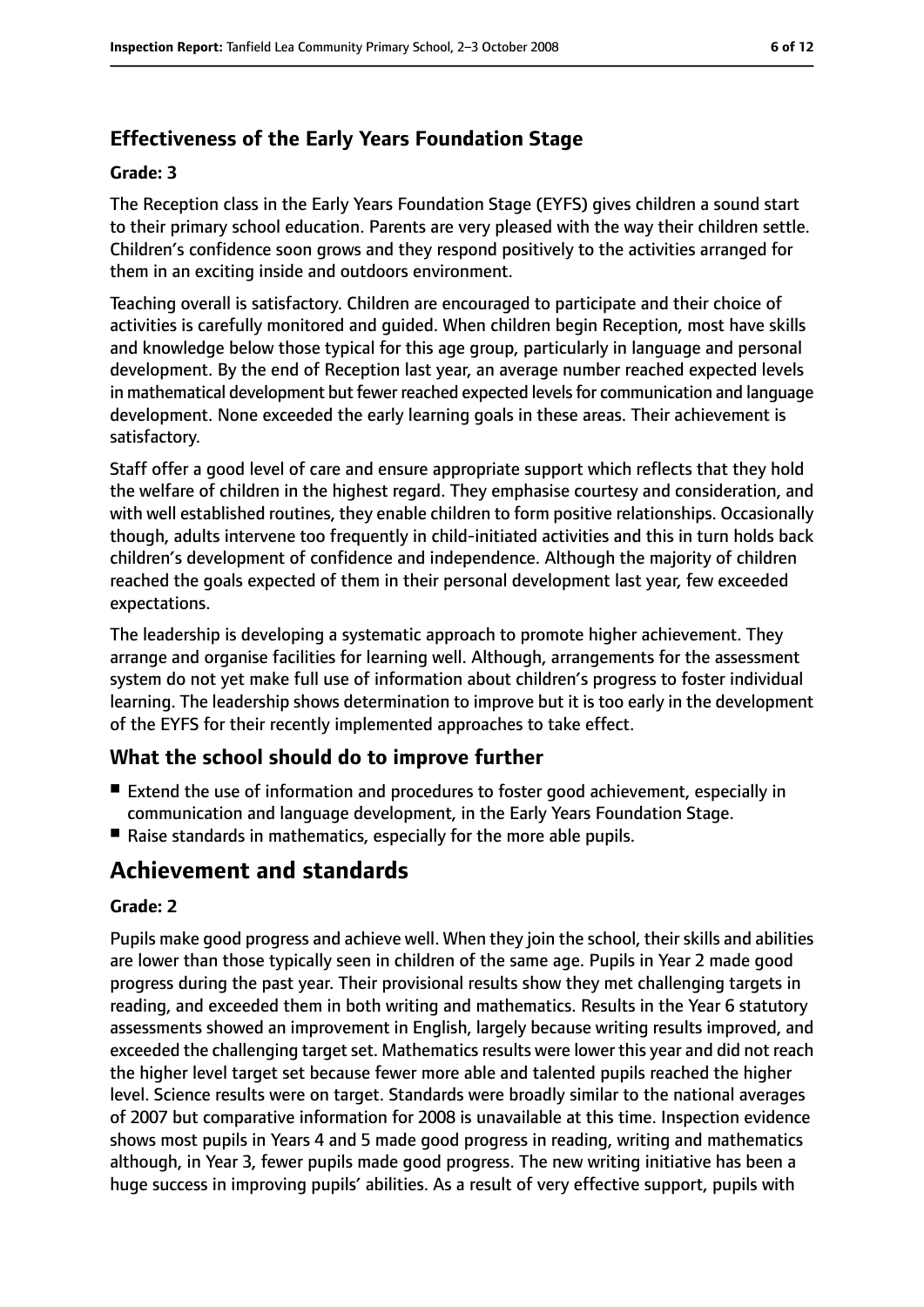learning difficulties make good progress in reading and mathematics and rapid progress in writing to achieve well.

# **Personal development and well-being**

#### **Grade: 2**

Pupils' personal development and well-being are good. Links with the church, the contribution of assemblies and the wide variety of visitors and visits ensure their spiritual, moral, social and cultural development too are good. Pupils have a good grasp of healthy eating. They know the value of exercise and take part enthusiastically in physical education and voluntary sports activities. The school deservedly has the Healthy School Award and the Activemark. Pupils thoroughly enjoy taking part in lessons where they work enthusiastically. New initiatives such as the writing project successfully engage their attention. Pupils feel safe in school and value the measures taken to contribute to their welfare. They conduct themselves exceptionally well in classrooms, act very sensibly when moving about the premises and behave considerately in the playground. Pupils say that levels of bullying are low and attribute this to the successful buddy and peer mediator initiatives, which are examples of pupils' outstanding contribution to their school and the wider community. They eagerly participate in a very wide variety of events and support charitable causes. Their endeavour makes a distinct contribution to community cohesion. Pupils develop good social and team-working skills; these, together with their sound basic skills of literacy, numeracy and information and communication technology (ICT), prepare them well for their future economic well-being.

# **Quality of provision**

## **Teaching and learning**

#### **Grade: 2**

Teaching is good. Pupils' progress is good because they are keen to learn in lessons and work industriously, both collaboratively and independently. The exceptional standards of presentation seen in their books reflect the pride pupils take in their work. Teachers prepare lessons thoroughly. They have high expectations of pupils and give each pupil a clear understanding of what they are able to accomplish, particularly for writing. Expectations for work in mathematics are less clearly defined. Teaching assistants and helpers are deployed well and make a significant contribution in supporting pupils with learning difficulties and/or disabilities. Questioning is used well to encourage pupils to give their views and participate in lessons. Many respond enthusiastically though some younger pupils lack confidence, which reflects their broadly average speaking and listening skills. Teachers reinforce key points at the ends of lessons and consolidate pupils' learning well. Pupils receive good oral and written feedback on how to improve their work. Marking of writing is particularly rigorous, thorough and helpful, but for mathematics marking is more limited to celebrating pupils' accomplishments.

## **Curriculum and other activities**

#### **Grade: 2**

The well-planned good curriculum allows pupils to benefit from a wide and balanced range of activities in all subjects. Daily phonics work with younger pupils, reading activities and a major curriculum development to improve writing are having a very positive impact on language development. The writing initiative in particular sparks pupils' enthusiasm and involvement. Pupils' awareness of their own and the wider community is successfully developed through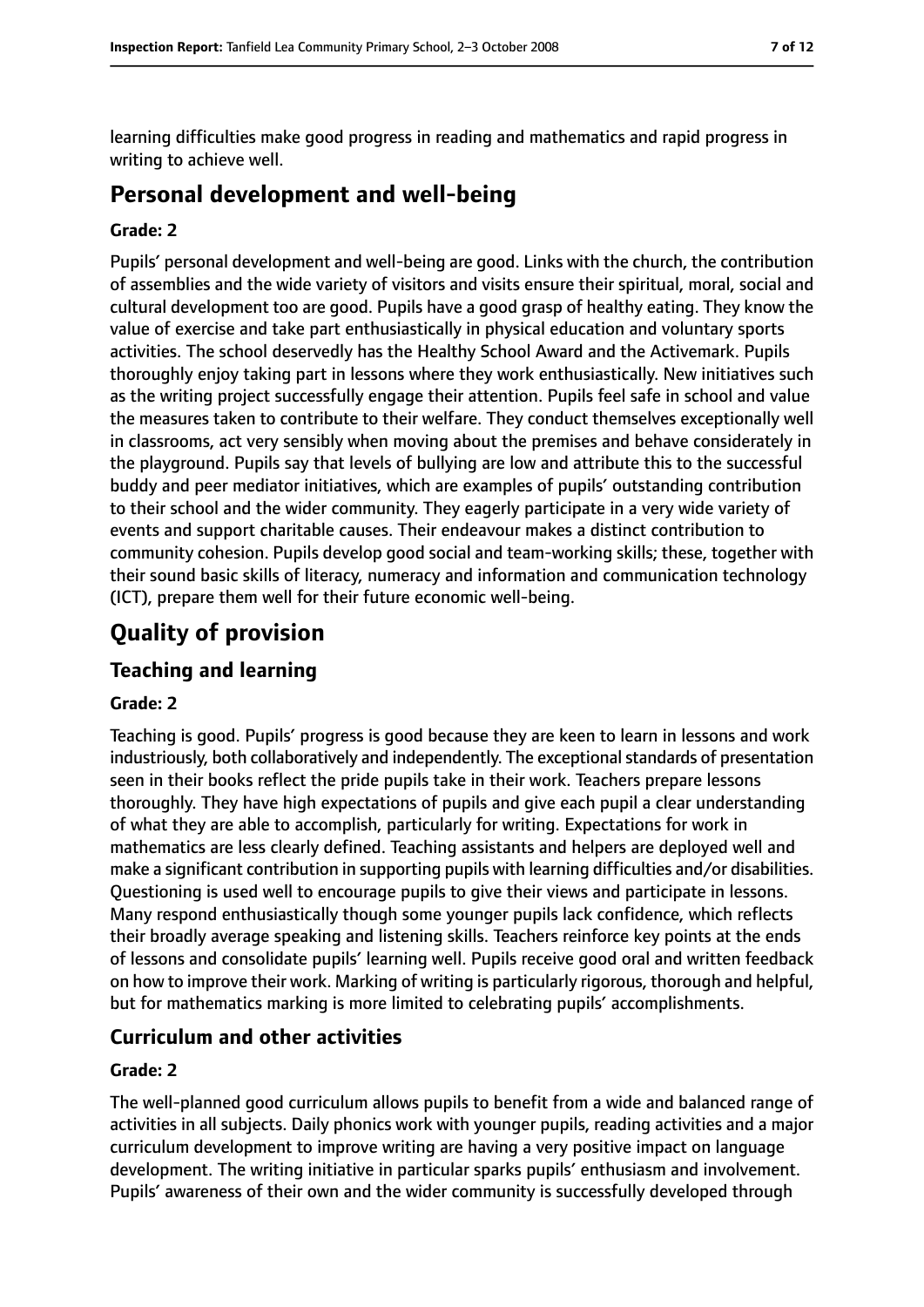links with schools in Spain, Turkey and Greece and through local studies and visits. Together they widen pupils' perspectives of life outside Britain and strengthen their knowledge of their local community and its industrial heritage. Partnerships with local businesses, community associations and the church, and visitors to school, further enrich pupils' skills and understanding. Along with a good range of popular extra curricular activities and time at a residential outdoor activities centre, these help develop team-building skills and add to pupils' good spiritual, physical, social and cultural development.

## **Care, guidance and support**

#### **Grade: 2**

The school provides outstanding pastoral care and other aspects of guidance and support are good. Very well-founded procedures lead to pupils confidently saying they feel safe and well looked after. A well run breakfast club offers suitable activities for the small number who take part. Rigorous procedures for child protection and health and safety safeguard the welfare of pupils: arrangements meet government requirements and advice. Behaviour is monitored and managed in an effective way. Effective deployment of support staff ensures pupils with learning difficulties and/or disabilities make good and sometimes exceptionally good progress, especially in writing. The more able and talented pupils are identified and helped to meet challenging targets, especially in English, but less successfully in mathematics. The school makes good use of its procedures for tracking pupils' progress to pick out those at risk of falling behind; for example, projects to support better reading are used to good effect.

# **Leadership and management**

#### **Grade: 2**

Good leadership and management very successfully promote the caring ethos and positive climate for learning evident throughout the school. The headteacher shows great commitment and resolve to develop and improve the new school. The new leadership team also show a strong team spirit and sense of purpose to enhance this process. Governance is good. Governors are fully involved in partnership with the headteacher to have a very clear knowledge of the school, which leads them to make a broadly accurate self-evaluation, and give priority to raising standards in their well-thought-out development plan. They know their next step is to develop their role in systematically gaining a first hand view of the school's work. A particularly strong feature is the outstanding contribution the school makes to community cohesion. Governors and the leadership team very successfully promote partnerships to enhance the community the school serves. They ensure pupils have a global perspective by participation in the Comenius project to foster international cooperation. Good quality leadership and management are responsible for pupils achieving well and reflect good value for money. The school's determined and well-thought-through strategies, which are already increasing pupils' motivation to learn and make considerable progress in writing, indicate a good capacity for further improvement.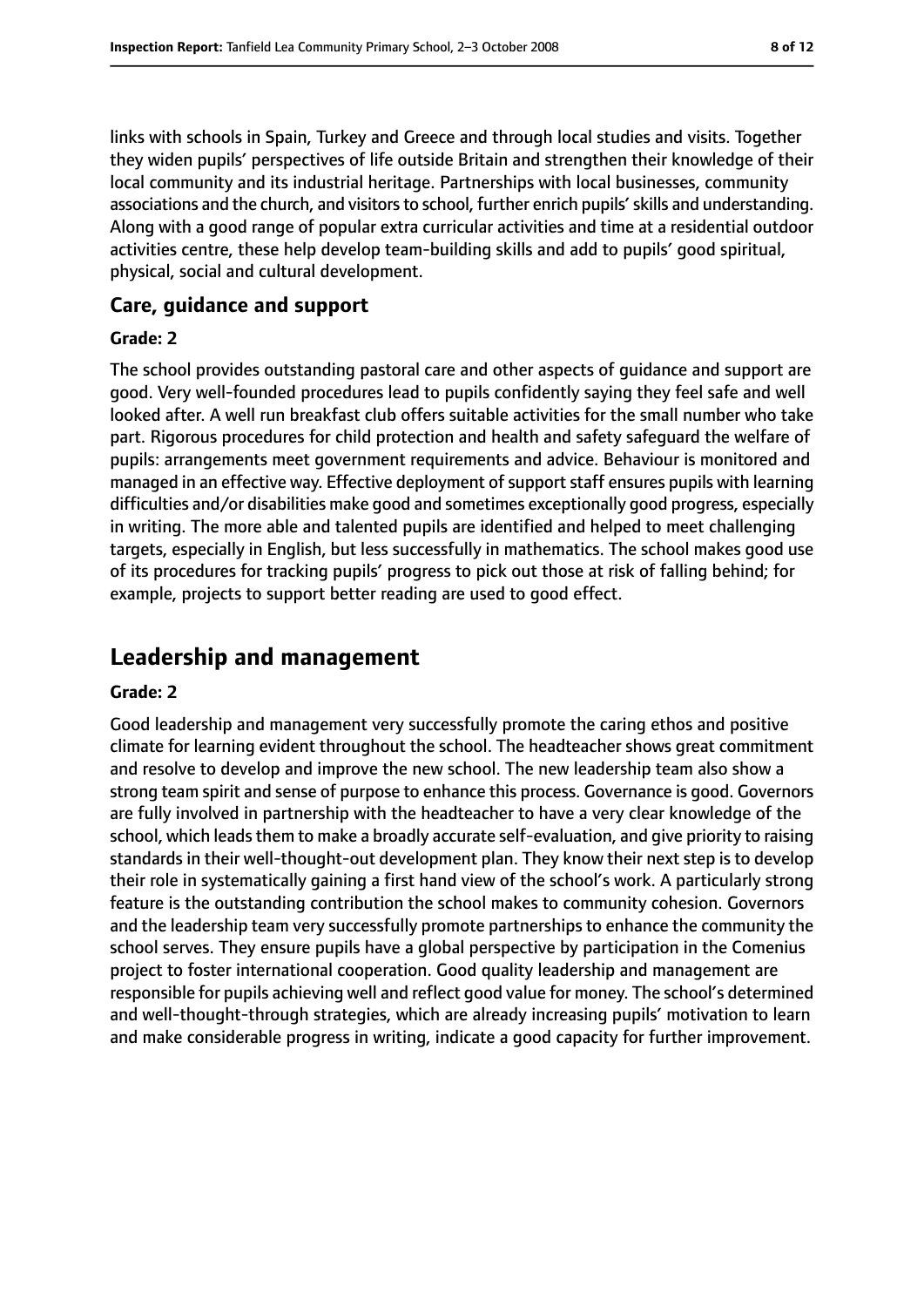**Any complaints about the inspection or the report should be made following the procedures set out in the guidance 'Complaints about school inspection', which is available from Ofsted's website: www.ofsted.gov.uk.**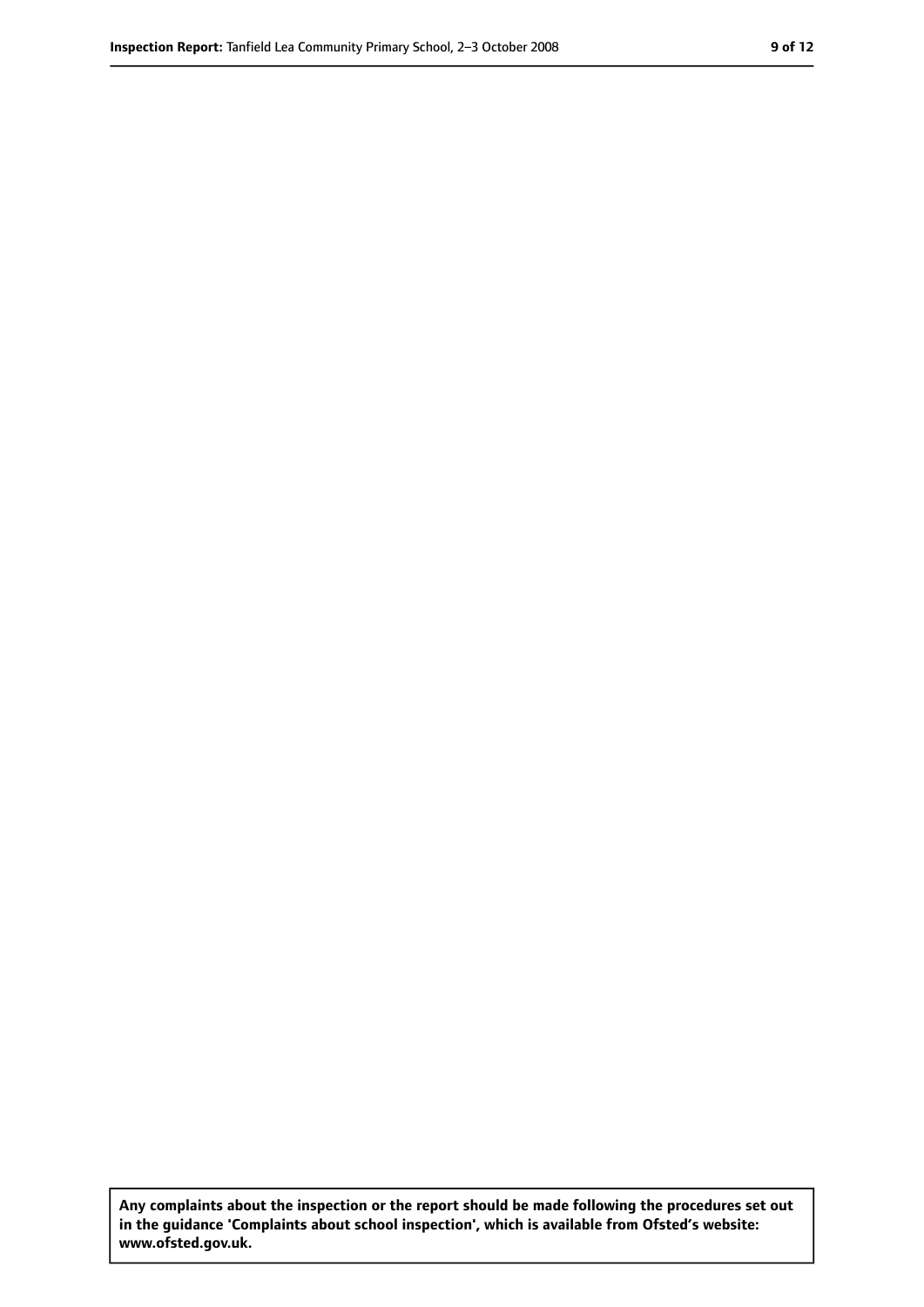# **Inspection judgements**

| Key to judgements: grade 1 is outstanding, grade 2 good, grade 3 satisfactory, and | <b>School</b> |
|------------------------------------------------------------------------------------|---------------|
| arade 4 inadequate                                                                 | Overall       |

## **Overall effectiveness**

| How effective, efficient and inclusive is the provision of<br>education, integrated care and any extended services in meeting the<br>needs of learners? |           |
|---------------------------------------------------------------------------------------------------------------------------------------------------------|-----------|
| Effective steps have been taken to promote improvement since the last<br>inspection                                                                     | <b>NA</b> |
| How well does the school work in partnership with others to promote learners'<br>well being?                                                            |           |
| The capacity to make any necessary improvements                                                                                                         |           |

## **Effectiveness of the Early Years Foundation Stage**

| How effective is the provision in meeting the needs of children in the<br><b>EYFS?</b>       |  |
|----------------------------------------------------------------------------------------------|--|
| How well do children in the EYFS achieve?                                                    |  |
| How good are the overall personal development and well-being of the children<br>in the EYFS? |  |
| How effectively are children in the EYFS helped to learn and develop?                        |  |
| How effectively is the welfare of children in the EYFS promoted?                             |  |
| How effectively is provision in the EYFS led and managed?                                    |  |

## **Achievement and standards**

| How well do learners achieve?                                                                               |  |
|-------------------------------------------------------------------------------------------------------------|--|
| The standards <sup>1</sup> reached by learners                                                              |  |
| How well learners make progress, taking account of any significant variations<br>between groups of learners |  |
| How well learners with learning difficulties and/or disabilities make progress                              |  |

## **Annex A**

<sup>&</sup>lt;sup>1</sup>Grade 1 - Exceptionally and consistently high; Grade 2 - Generally above average with none significantly below average; Grade 3 - Broadly average to below average; Grade 4 - Exceptionally low.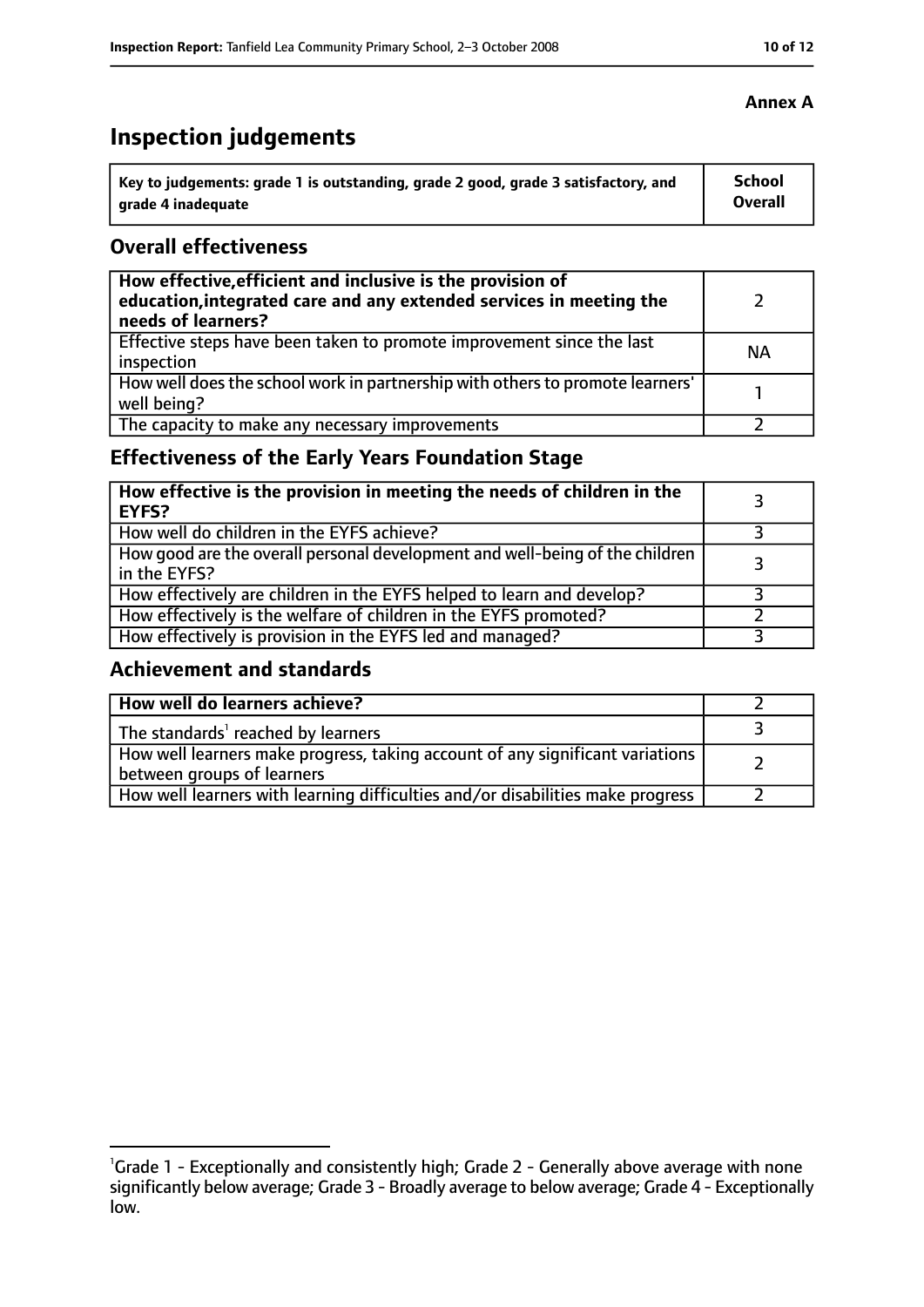# **Personal development and well-being**

| How good are the overall personal development and well-being of the<br>learners?                                 |  |
|------------------------------------------------------------------------------------------------------------------|--|
| The extent of learners' spiritual, moral, social and cultural development                                        |  |
| The extent to which learners adopt healthy lifestyles                                                            |  |
| The extent to which learners adopt safe practices                                                                |  |
| The extent to which learners enjoy their education                                                               |  |
| The attendance of learners                                                                                       |  |
| The behaviour of learners                                                                                        |  |
| The extent to which learners make a positive contribution to the community                                       |  |
| How well learners develop workplace and other skills that will contribute to<br>their future economic well-being |  |

# **The quality of provision**

| How effective are teaching and learning in meeting the full range of<br>learners' needs?              |  |
|-------------------------------------------------------------------------------------------------------|--|
| How well do the curriculum and other activities meet the range of needs and<br>interests of learners? |  |
| How well are learners cared for, quided and supported?                                                |  |

## **Leadership and management**

| How effective are leadership and management in raising achievement<br>and supporting all learners?                                              |     |
|-------------------------------------------------------------------------------------------------------------------------------------------------|-----|
| How effectively leaders and managers at all levels set clear direction leading<br>to improvement and promote high quality of care and education |     |
| How effectively leaders and managers use challenging targets to raise standards                                                                 |     |
| The effectiveness of the school's self-evaluation                                                                                               |     |
| How well equality of opportunity is promoted and discrimination eliminated                                                                      |     |
| How well does the school contribute to community cohesion?                                                                                      |     |
| How effectively and efficiently resources, including staff, are deployed to<br>achieve value for money                                          |     |
| The extent to which governors and other supervisory boards discharge their<br>responsibilities                                                  |     |
| Do procedures for safequarding learners meet current government<br>requirements?                                                                | Yes |
| Does this school require special measures?                                                                                                      | No  |
| Does this school require a notice to improve?                                                                                                   | No  |